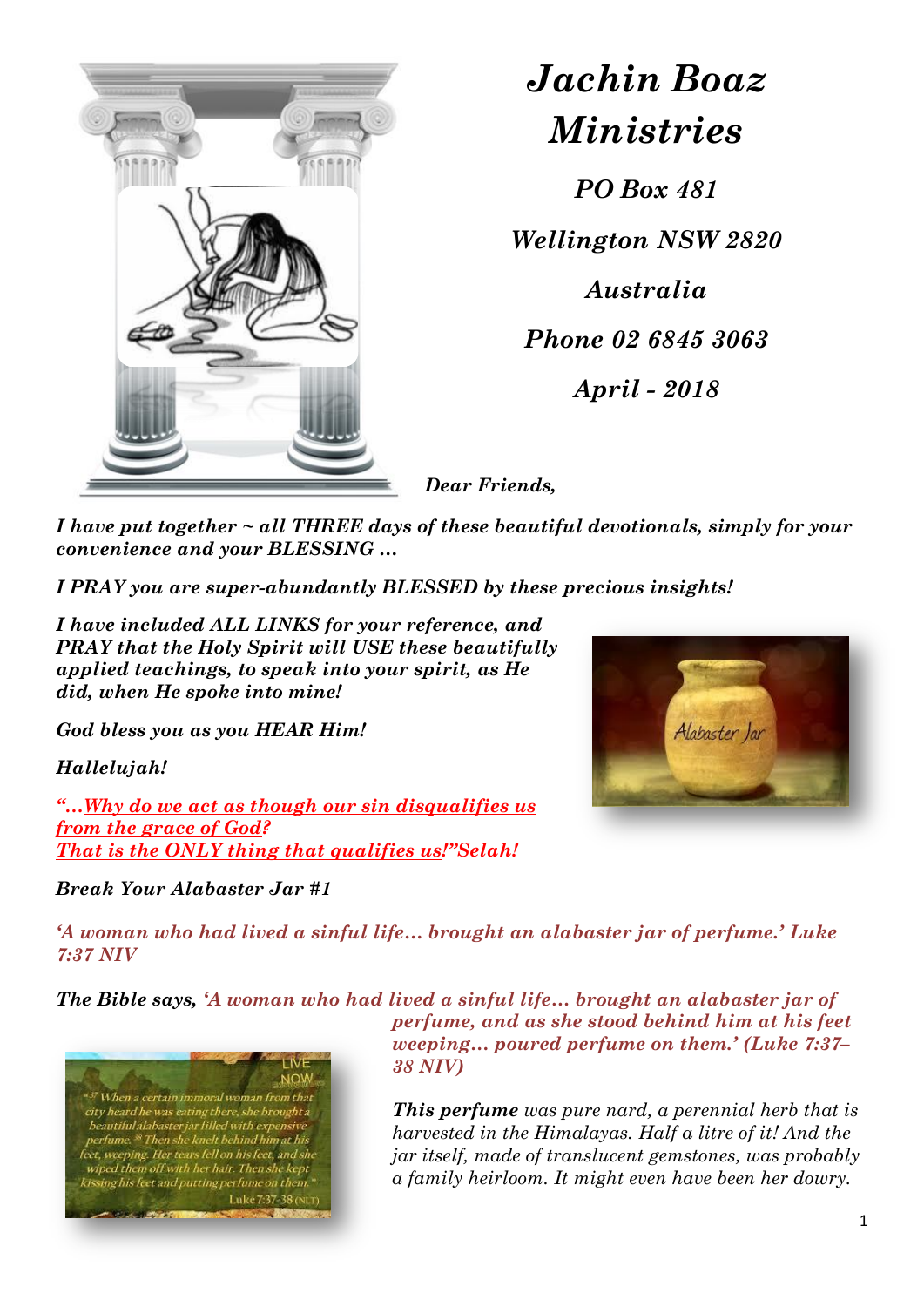**YOUR SITUATION MAY HURT AND THE PAIN MAY** BE UNCOMPROMISING. **BUT THE WOMAN WHO BROUGHT THE ALABASTER JAR WITH EXPENSIVE PERFUME TO** JESUS, ONLY TO BREAK IT OPEN ALLOWING IT TO FLOW DOWN HIS HEAD. **KNEW THE COST.** 

*Plain and simple, it was her most precious possession!*

*How ironic, yet how appropriate that the perfume used in her profession as a prostitute would become the token of her profession of faith when she poured out every last drop at the feet of Jesus.* 

*Breaking that bottle was her way of breaking with the past. No more masking the stench of sin with the sweet scent of perfume. No more secrets. No more shame. She walked out of the dark shadow of sin into the light of the world.* 

*There comes a moment when you have to come clean with God. A moment when you need to unveil your secrets, struggles, and sins. A moment when you need to fall full weight on the grace of God.*



*Why do we act as though our sin disqualifies us from the grace of God? That is the only thing that qualifies us! Anything else is a self-righteous attempt to earn God's grace. You cannot trust God's grace 99 per cent.* 



## *It's all or nothing!*

*When we try to save ourselves, we forfeit the salvation that comes through Jesus Christ alone, by grace through faith (see [Ephesians 2:8](https://biblia.com/bible/esv/Eph%202.8%E2%80%939)–9).*

*<https://vision.org.au/the-word-for-today/2018/03/12/break-your-alabaster-jar-1/>*

*~~~~~~~*

*Break Your Alabaster Jar #2*

*'…More than a year's wages.' [Mark 14:5 NIV](https://biblia.com/bible/niv/Mark%2014.5)*

*It's possible the alabaster jar of perfume represented every cent of this woman's life savings. The value is evidenced by the fact that two gospel writers find it noteworthy enough to give us a written estimate: three hundred* 

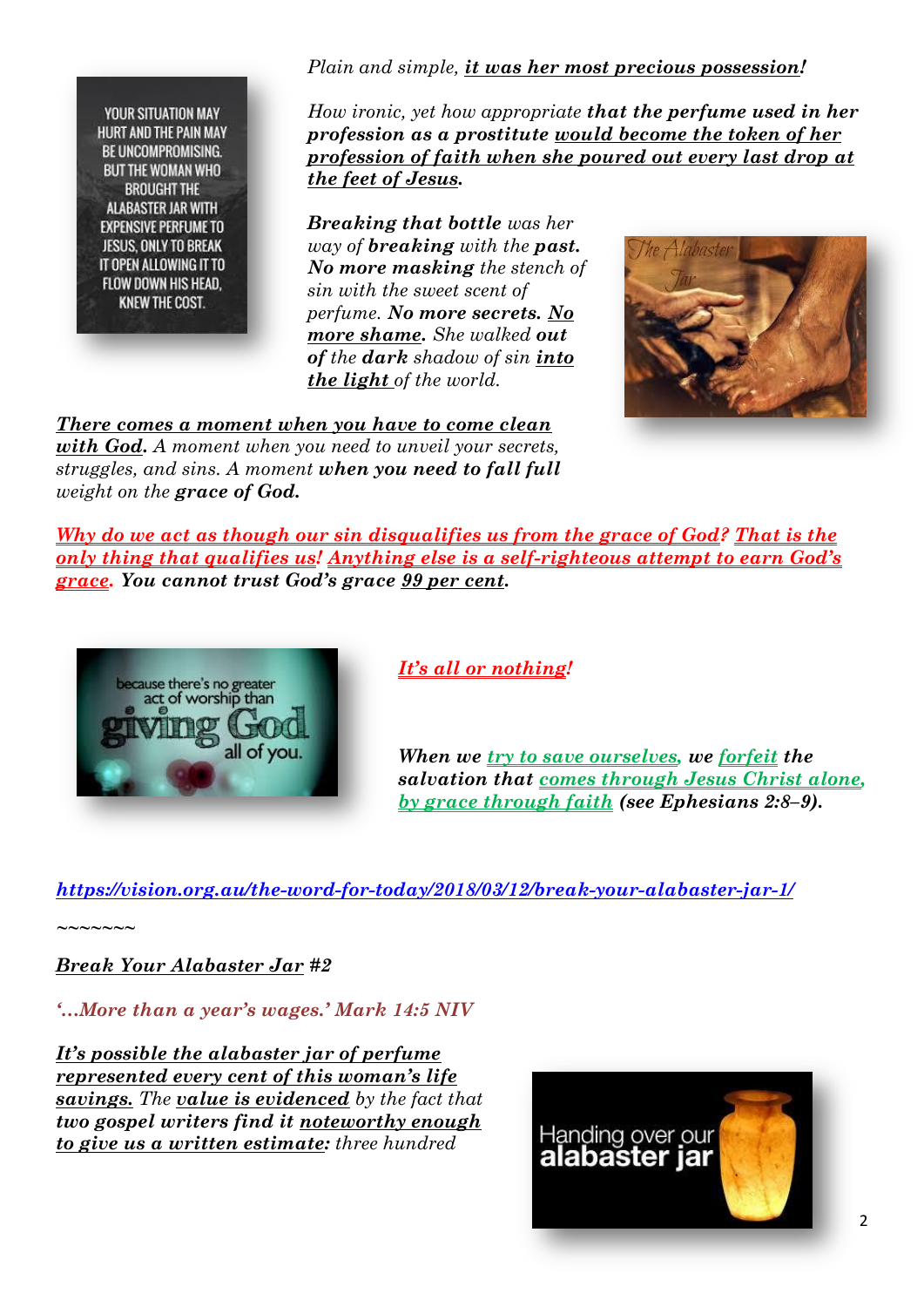

*denarii—the equivalent of an entire year's salary. Let's get down to the bottom line.* 

*For most of us, the alabaster jar of perfume is money. It's our nest egg. It's our pay cheque. It's our retirement fund. And the question is this: are you willing to give it all away? We're not suggesting you* 

*should not pay your bills or plan for your future or take care of your family.*

*But if God prompted you to give it all away, would you be willing to break your alabaster jar and pour it all at the feet of Jesus?*



*approximately thirty thousand pounds. Adjusted for inflation, that's more than \$2,270,000 in today's money. Wesley made a covenant with God in 1731 to limit his income to twenty-eight pounds a year. But the first year he made only thirty pounds, so he gave just two pounds. The next year his income doubled, and because he managed to continue living on twenty-eight pounds, he gave away thirty-two pounds. He never had more than one hundred pounds in his possession because he was afraid of storing up earthly treasure. He believed God's blessing should result in raising our standard of giving, not our standard of living. Even when his income rose to thousands of pounds, he lived simply and gave away all surplus money.* 

*He died with a few coins in his pocket, but a storehouse of treasure in Heaven. Think about it!*

*<https://vision.org.au/the-word-for-today/2018/03/13/break-your-alabaster-jar-2/>*

*~~~~~~~*

*Break Your Alabaster Jar #3*

*'She has done a beautiful thing to Me.' [Mark 14:6 NIV](https://biblia.com/bible/niv/Mark%2014.6)*

*Most of us are good actors, but it's difficult to <i>fake a reaction.* And *when the woman broke the alabaster jar, the reaction of the disciples is telling. 'Why this waste?' They thought she was pouring her* 



*perfume down the drain by pouring it at Jesus' feet.*



*They called it a waste, but He called it … 'a beautiful thing'. Then He went on to say, 'Wherever the Gospel is preached throughout the world, what she has done will also be told, in memory of her.' [\(Mark](https://biblia.com/bible/niv/Mark%2014.9)  [14:9 NIV\)](https://biblia.com/bible/niv/Mark%2014.9)*